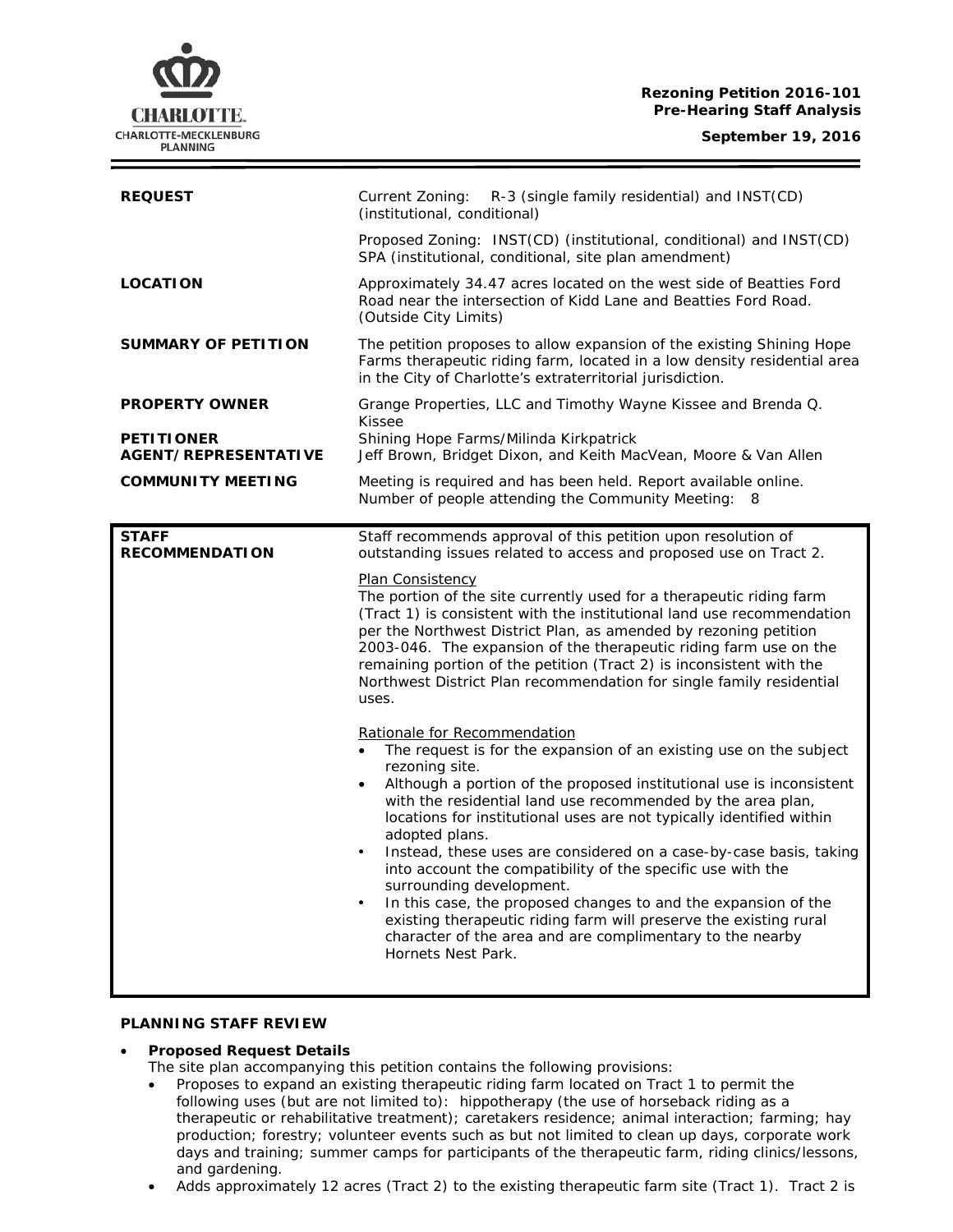currently developed with an existing house to remain and a pond.

- Proposes the following improvements and structures on Tract 1:
	- Horse/pony barn;
- Parking lot and parking area adjacent to the existing stable/indoor riding arena;
- Vehicular access drive with gate;
- Grooming station;
- Shavings shed;
- Grass arena;
- Covered equipment storage to be connected to existing stable/indoor riding arena; and
	- Horse run-in.
- Conveys an easement, equal to 100-foot SWIM (Surface Water Improvement Program) buffer on each side of the portion of McIntyre Creek located on the site, to Mecklenburg County Park and Recreation prior to the issuance of the next certificate of occupancy.
- Increases a 25-foot planted buffer to 37.5 feet with an existing wood privacy fence along a western property line.
- Provides a 15-foot access easement along a portion of the western boundary of Tract 2.
- Limits freestanding lighting to 34 feet in height.

## • **Existing Zoning and Land Use**

- Approximately 21.47 acres of the rezoning site (majority of Tract 1) is currently developed as a therapeutic riding farm, approximately 0.5 acres is access to an adjacent parcel, and the remaining 12 acres (Tract 2) is developed with a single family home and a pond. The properties are located in the City of Charlotte extraterritorial zoning jurisdiction, and are immediately surrounded by low density residential development that is rural in nature.
- The following represents City Council and Board of Adjustment actions on the subject property:
	- Approval of rezoning petition 2002-105 (approved on October 23, 2002) rezoned 21.56 acres of the subject site from R-3 (single family residential) to INST(CD) (institutional, conditional) in order to allow a therapeutic farm (Joshua's Farm) with a barn, parking and a green house.
	- At its meeting on September 24, 2002, the Zoning Board of Adjustment granted a 50-foot variance from the required 50-foot "Class C" buffer and a 64-foot variance from the required 100-foot setback to allow the existing barn to remain as constructed. The variances were granted upon the conditions that if the rezoning petition from R-3 (single family residential) to INST(CD) (institutional, conditional) was approved by City Council and if a change of use of the approved INST(CD) (institutional, conditional) occurred, the variance would become null and void.
	- Approval of rezoning petition 2003-046 (approved on July 21, 2003) amended the INST(CD) (institutional, conditional) site plan for approximately 21 acres of the subject site, and rezoned approximately 1.17 acres from R-4 (single family residential) to INST(CD) (institutional, conditional) in order to incorporate the additional acreage into the overall site plan for Joshua's Farm, a therapeutic farm.
- To the north are low density residential development, undeveloped acreage and a religious institution zoned R-3 (single family residential).
- To the east are low density residential development and single family neighborhoods, a child care facility, Long Creek Volunteer Fire Department, a religious institution, a funeral home, and Hornets Nest Elementary zoned R-3 (single family residential), R-4 (single family residential), INST(CD) (institutional, conditional), and B-2 (general business).
- South and west of the subject site are undeveloped acreage, low density residential homes, single family neighborhoods, a religious institution and Hornets Nest Regional Park zoned R-3 (single family residential).
- See "Rezoning Map" for existing zoning in the area.

#### • **Rezoning History in Area**

- There have been no recent rezonings in the immediate area.
- **Public Plans and Policies**
	- The portion of the site zoned INST(CD) (institutional, conditional), is recommended for institutional land uses as a result of rezoning petitions 2003-046 and 2002-105, which rezoned the property from R-3 (single family residential) to INST(CD) (institutional, conditional).
	- The *Northwest District Plan* (1990) recommends single family up to four (4) dwelling units per acre (DUA) for Tract 2 of this petition. The portion of the petition that is within the FEMA Floodplain is recommended for Park / Open Space.

#### • **TRANSPORTATION CONSIDERATIONS**

The site is located at the end of a state-maintained street. Charlotte Department of Transportation (CDOT) has not identified any concerns with the proposed petition.